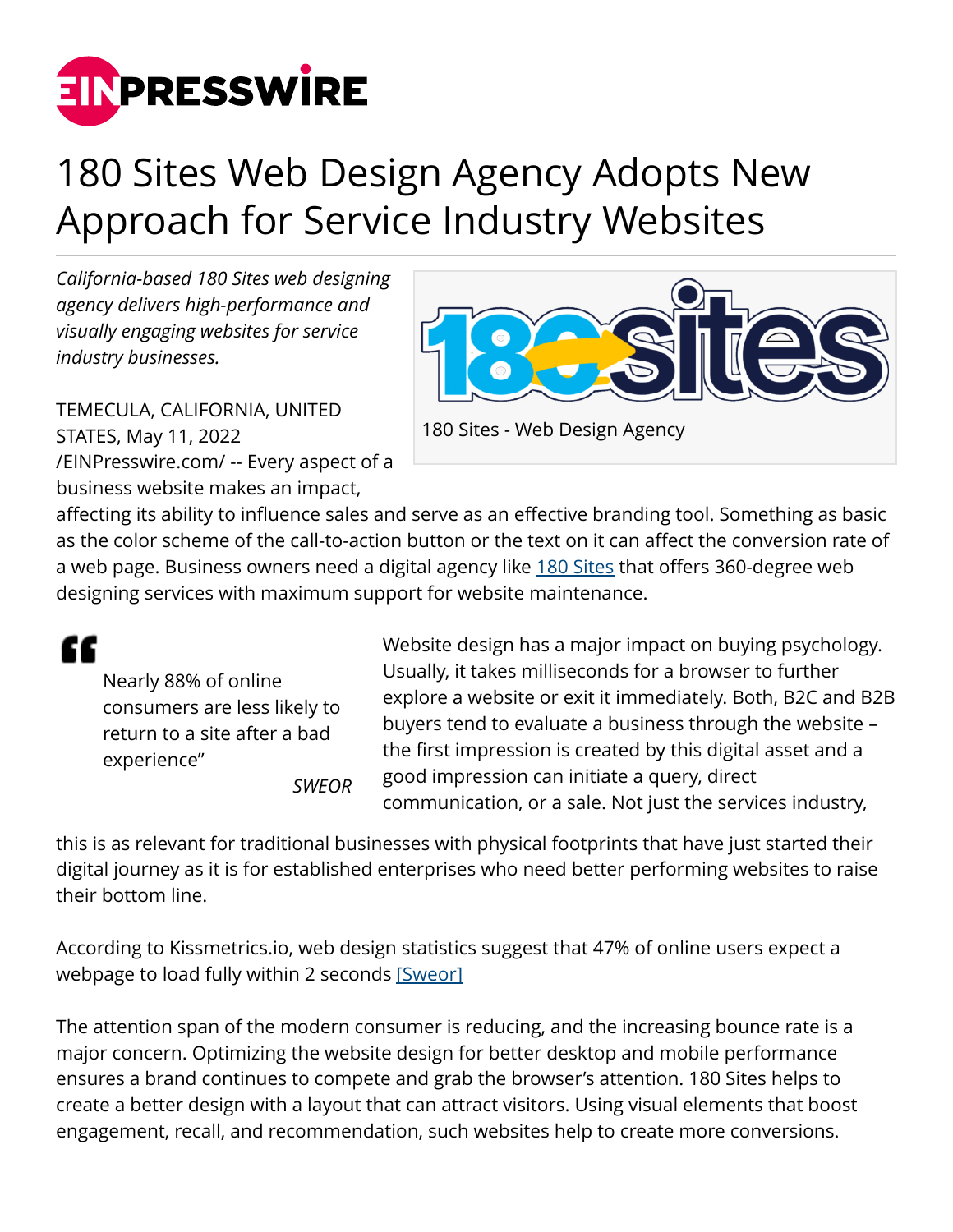Website designing and development services belong to the unstructured tier of the IT services sector. With many price variations, it is difficult to define a median that represents what a team of website developers or designers should charge. Business owners can find the costs overwhelming. There is every chance of a digital agency putting up irrelevant costs, especially if the client does not understand this niche inside-out.

180 Sites web designing services offer a clear advantage. There is a defined process for creating low-cost but high-performance websites without any sign-up fees and the monthly plans are subsidized to ensure the overall quote is affordable for small businesses too.

"180 Sites is amazing. They have taken our web presence to the next level. We are so proud of our site and have received great feedback from our customers. Not only that but they provided all of this at an affordable price. I'm talking affordable even if you just started your business. Contact them, you won't be disappointed!" - Daniel Dixon, CEO Of SendJim

The web designing marketplace seems high on freelancers but this ecosystem might lack the professionalism a fully scaled web designing agency, like 180 Sites, delivers. It is better to have qualified professionals with contractual terms of engagement for a business website – the 180 Sites team provides this with a defined project end date, a dedicated project manager, onboarding assistance, and insight & support beyond the scope of a typical web designing project.

Longer landing pages can generate up to 220% more leads than shorter landing pages [\[Marketing Experiments\]](https://marketingexperiments.com/copywriting/web-usability-long-landing-page)

Run a search engine search for the best website designing agency and it is most likely that the same names prop up each time, for certain locations. The reason lies in the big advertising dollars that old-school agencies continue to spend to ensure their search engine visibility is sustained throughout the year. Not only are the big wig agencies like to charge more than \$15,000 for a business website, but there is also a risk of getting an outdated website design that fails to upsell the brand or boost conversions.

180 Sites makes the best websites for the service industry, ensuring each site has an individual appeal that helps to boost engagement and compete for better search engine ranking, converting more casual browsers into actual buyers.

## About 180 Sites

Based out of Southern California, 180 Sites is the preferred website designing agency for the service industry. Offering the entire bouquet of website development services under one roof, the firm offers web audits, web designing, and web management. Handling every aspect of the concept-to-design journey of a website along with its free management and support for 2 years, 180 Sites offers a simple process where customers can effortlessly check a package, sign up, and